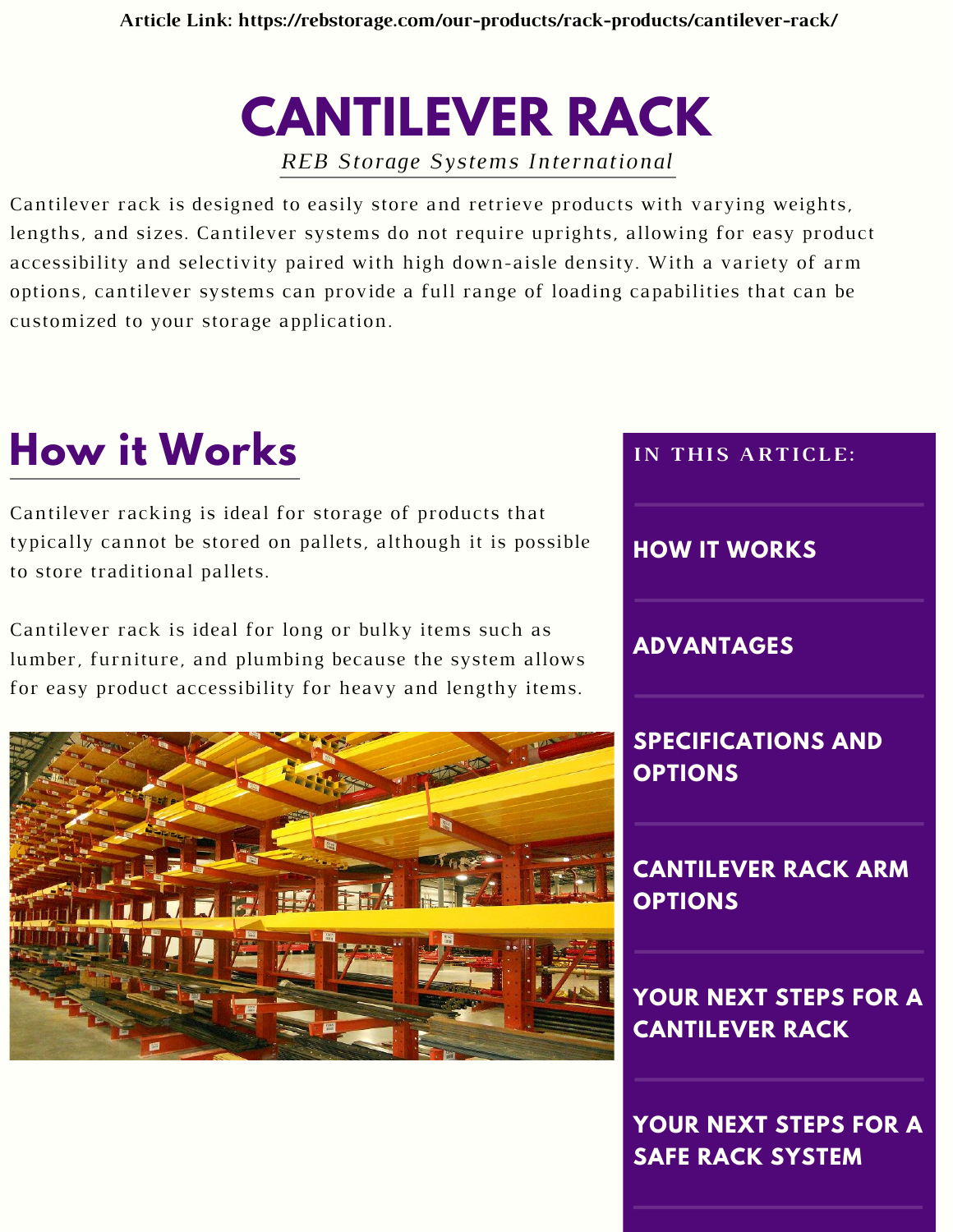## **Advantages**

Cantilever racking systems provide many advantages to warehouse operations. When implemented with the correct operation, cantilever racking can provide a large benefit to the operation.

- Easy instillation, deconstruction and reconfiguration as needed
- High versatility
	- Allows rack to be adjusted to varying heights
	- Holds products with widths larger than the rack
- Easy to adjust height of arms to meet the needs of particular product load
- Increases employee productivity due to products being highly accessible



# **Specifications and Options**

#### **Structural Cantilever Rack**

- Fastened through a high-strength bolted connection
- Arm lengths for storage depths can range from 24″ to 72″ per shelf
- Adjustable on 4″ centers
- 3 arm slope options
- Towers are designed to match your height requirements
- Decked-arm shelf configuration is available with wire mesh deck, plywood platforms, or specialized steel decking
- Aisle guidance systems are available
- Entry guides are available

#### **Roll Formed Cantilever Rack**

- Fastened through a bracket pin connection
- Arm lengths for storage depth can range from 24″ to 72″ per shelf and are adjustable vertically on 3″ centers
- Towers are designed to match your height requirements
- Decked-arm shelf configuration available with wire mesh deck, plywood platforms, or specialized steel decking
- Aisle guidance systems are available
- Entry guides are available